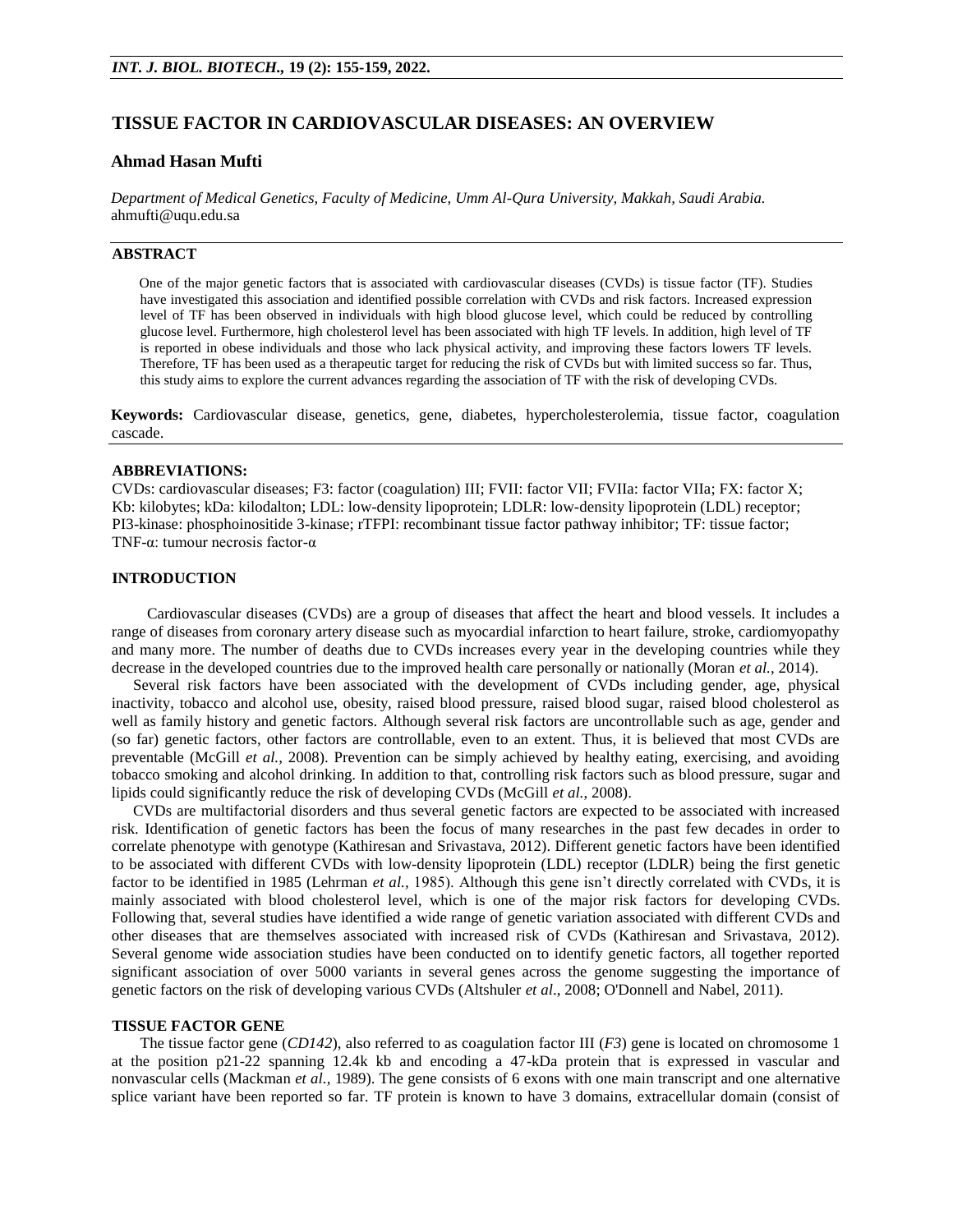219 amino acids), membrane spanning domain (consist of 23 amino acids) and cytoplasmic domain (consist of 21 amino acids) (Breitenstein *et al*., 2010). The extracellular domain has high affinity for factor VII or FVII binding which is important for the activation of FVII (Steffel *et al.,* 2006).

Tissue factor (TF), previously known as thromboplastin, is constitutively expressed in the vessel wall, and once the wall is damaged, TF rapidly initiates coagulation cascade (Steffel *et al.,* 2006).

It has been reported to be associated with the pathogenesis of CVDs and has been under investigation as a target for various therapeutic approaches. Yet, neither its exact mechanism nor its possible use as a therapeutic approach is clearly defined.

#### **TISSUE FACTOR FUNCTION**

Coagulation cascade is a complex system that aims to maintain blood fluidity and limit its loss in case of injury. There are two independent pathways that trigger the coagulation cascade which are the intrinsic and extrinsic (TF) pathways (Gailani and Renne, 2007). The extrinsic pathway is initiated once TF comes into contact with the circulating active form of FVII which leads to the formation of TF-FVIIa complex. In addition, it could bind to the inactive form of FVII leading directly to its activation. TF-FVIIa complex in turn binds to factor X (FX) and activates FX or it could directly bind to and activate FX (Gailani and Renne, 2007).

In addition to its key role in coagulation, TF has also been suggested to be involved in various cellular processes including vascular smooth muscle cells migration and proliferation. In addition to that, TF is a key factor in embryonic blood vessels development (Pedersen *et al.,* 2005). Furthermore, TF has also been reported to enhance tumour metastasis and neovascularization (Ngo *et al.,* 2007).

Additionally, there is a link between haemostasis and vascular alteration such as atherosclerosis. This in turn suggests an association between the coagulation cascade with the vascular pathophysiology. This association has been suggested to be due to the role of TF in mediating intercellular signalling (Bazan, 1990). It has been reported that binding of TF to activated form of FVII induces calcium transient intracellularly in addition to the activation of major mitogen activated protein kinase family members as well as Src-like kinases and phosphoinositide 3-kinase (PI3-kinase) which in turn results in cytoskeletal reorganization (Rottingen *et al.,* 1995; Camerer *et al.,* 1996; Versteeg *et al*., 2000). This in turn shows the involvement of TF in regulating the transcription of several genes involved in various cellular processes such as cellular growth, migration and apoptosis (Pendurthi *et al*., 1997; Camerer *et al.,* 1999).

In endothelial cells, TF expression level is very minimal during normal haemostatic conditions. Its expression is enhanced by some cytokines such as interleukin-1β and tumour necrosis factor-α (TNF-α) (Napoleone *et al.,* 1997; Holy *et al*., 2009). On the other hand, vascular smooth muscle cells highly express TF providing enough TF to initiate coagulation cascade as previously mentioned. TF has been reported to be expressed at low levels in the plasma and urine which is increased in response to inflammations such as in the case of atherosclerosis, diabetes or disseminated intravascular coagulation (Cermak *et al.,* 1993; Guha and Mackman, 2002; Luyendyk *et al.,* 2008). This is expected as monocytes are known to store large amounts of TF which can be released after exposure to inflammatory mediators (Cai *et al.,* 2007). In addition, other types of white blood cells have also been reported to express TF including eosinophils, granulocytes, and neutrophils. TF has also been suggested to be driven from platelets, however, the exact mechanism is not clearly understood (Muller *et al.,* 2003; Maugeri *et al.,* 2006; Moosbauer *et al.,* 2007).

It is clearly noticeable that there are various pools of TF present in the human body, each of which has its own uses, of which several are still not clearly understood. Storage of TF in vascular smooth muscle cells is important to reduce blood loss in case of vascular injury. Additionally, vascular injury leads to the release of inflammatory mediators which in turn leads to further release of TF from monocytes to further enhance the initiation of coagulation cascade. It is suggested that a constantly active TF is required to maintain the coagulation process, thus, fibrin clot is formed to prevent further activation of inactive coagulation factors once the blood loss is controlled (Hathcock and Nemerson, 2004).

### **TISSUE FACTOR PATHOLOGY**

It is known that thrombosis is not always formed as a result of vascular damage, which in turn can lead to serious cardiovascular complications. TF is thought to play an essential role in this pathology. Previous studies have shown that in an uninjured vessel, inhibition of TF expression reduced thrombus growth (Himber *et al.,* 2003). However, another study did not shown association between TF expression level and thrombus formation in mice (Day *et al*., 2005). This in turn suggests that further study is required to investigate further the association between TF expression and thrombus formation.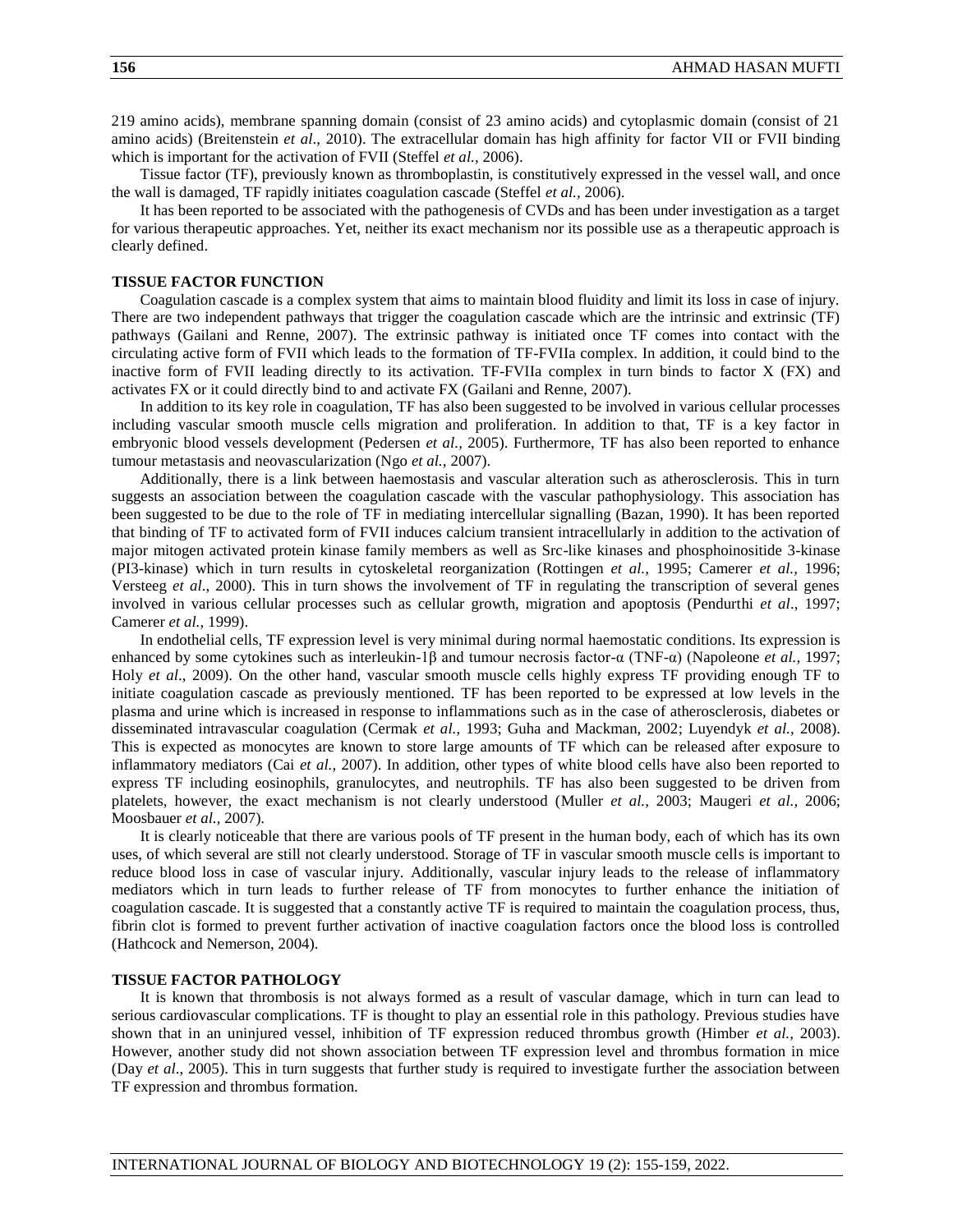On the other hand, inflammation and atherosclerosis are suggested to be closely linked (Hansson, 2005). It is reported that some cytokines such as TNF- α are observed in early stages of atherosclerosis lesion. The same cytokines are known to release TF (Wilcox *et al.,* 1989). It has also been reported that TF level is elevated in atherosclerosis plaques, suggesting that there might be association between them (Annex *et al.,* 1995).

The possible association between TF and the risk of developing CVDs do not stop there, various studies have shown association between increased levels of TF with various diseases and risk factors part of or associated with CVDs. A previous study showed elevated levels of TF in coronary artery specimens which is in line with another study that showed elevated level of TF in plasma in cases with acute coronary syndromes which also has been associated with poor prognosis (Ardissino *et al*., 1997; Misumi *et al.,* 1998). Additionally, individuals with myocardial infarction have also shown increased TF levels (Ardissino *et al.,* 1997).

Several studies have observed increased TF levels and activity in patients with diabetes mellitus, which is one of the major risk factors for CVDs (Lim *et al.,* 2004; El-Ghoroury *et al.,* 2008). This is in line with these observations, regulating blood glucose levels resulted in reduction in TF levels in patients with diabetes mellitus (Golledge *et al.,* 2007). Additionally, increased blood glucose levels in normal individuals have been linked with increased TF levels in monocytes and endothelial cells (Stegenga *et al.,* 2006; Vaidyula *et al.,* 2006).

In addition to that, patients with hyperlipidaemia have shown higher risk for thrombosis (Durrington, 2003). High level of low-density lipoprotein is observed in patients with hyperlipidaemia. Previous studies have observed an increase of TF with increased level of low-density lipoprotein (LDL) as oxidizes LDL is suggested to TF synthesis by monocytes suggesting that hyperlipidemia, which is another major risk factor for CVDs, could be directly associated with increased TF levels (Wada *et al*., 1994; Penn *et al.,* 1999; Sambola *et al.,* 2003). Furthermore, Patients with hypertension have also demonstrated increased TF levels which are lowered by managing blood pressure using antihypertensive medication (Koh *et al.,* 2004).

#### **CONCLUSION**

Given all of these reports and all possible associations between TF and the risk of developing CVDs, it was then an area of interest to explore the therapeutic implication of controlling TF expression and activity levels. Various methods have been investigated ranging from the use of anti-TF antibodies, Recombinant tissue factor pathway inhibitor (rTFPI) in addition to other various methods. However, none have shown a high level of success (Stephens and Rivers, 1997; Erlich *et al.,* 2000; Cavusoglu *et al.,* 2002; Pedersen *et al.,* 2005).

Even though TF has been studied extensively, weak understanding of various mechanisms involved in the interaction between TF and other factors associated with the risk of developing CVDs. In addition, to our current knowledge, no similar study has been conducted on TF on the Saudi population. Therefore, there is still much to be explored in this area.

#### **REFERENCES**

Altshuler, D., M.J. Daly and E.S. Lander (2008). Genetic mapping in human disease. *Science,* 322(5903): 881–888.

- Annex, B. H., S.M. Denning, K.M. Channon, M. H. JR. Sketch, R.S. Stack, J.H. Morrissey and K.G. Peters. (1995). Differential expression of tissue factor protein in directional atherectomy specimens from patients with stable and unstable coronary syndromes. *Circulation,* 91(3): 619–622.
- Ardissino, D., P.A. Merlini, R. Ariens, R. Coppola, E. Bramucci and P.M. Mannucci (1997). Tissue-factor antigen and activity in human coronary atherosclerotic plaques. *Lancet,* 349 (9054):769–771.
- Bazan, J. F. (1990). Structural design and molecular evolution of a cytokine receptor superfamily. *Proc Natl Acad Sci U S A,* 87 (18): 6934–6938.
- Breitenstein, A., F.C. Tanner, and T.F. Luscher (2010). Tissue factor and cardiovascular disease: quo Vadis? *Circ J,* 74(1): 3–12.
- Cai, H., C. Song, I. Endoh, J. Goyette, W. Jessup, S.B. Freedman, H.P. Mcneil, and C. L. Geczy (2007). Serum amyloid A induces monocyte tissue factor. *J Immunol,* 178 (3): 1852–1860.
- Camerer, E., J.A. Rottingen, E. Gjernes, K. Larsen, A.H. Skartlien, J.D. Iversen, and H. Prydz (1999). Coagulation factors VIIa and Xa induce cell signaling leading to up-regulation of the egr-1 gene. *J Biol Chem,* 274 (45): 32225–32233.
- Camerer, E., J.A. Rottingen, J.G. Iversen, and H. Prydz (1996). Coagulation factors VII and X induce Ca2+ oscillations in Madin-Darby canine kidney cells only when proteolytically active. *J Biol Chem,* 271(46): 29034– 29042.
- Cavusoglu, E., I. Chen, J. Rappaport and J.D. Marmur (2002). Inhibition of tissue factor gene induction and activity using a hairpin ribozyme. *Circulation*, 105(19): 2282–2287.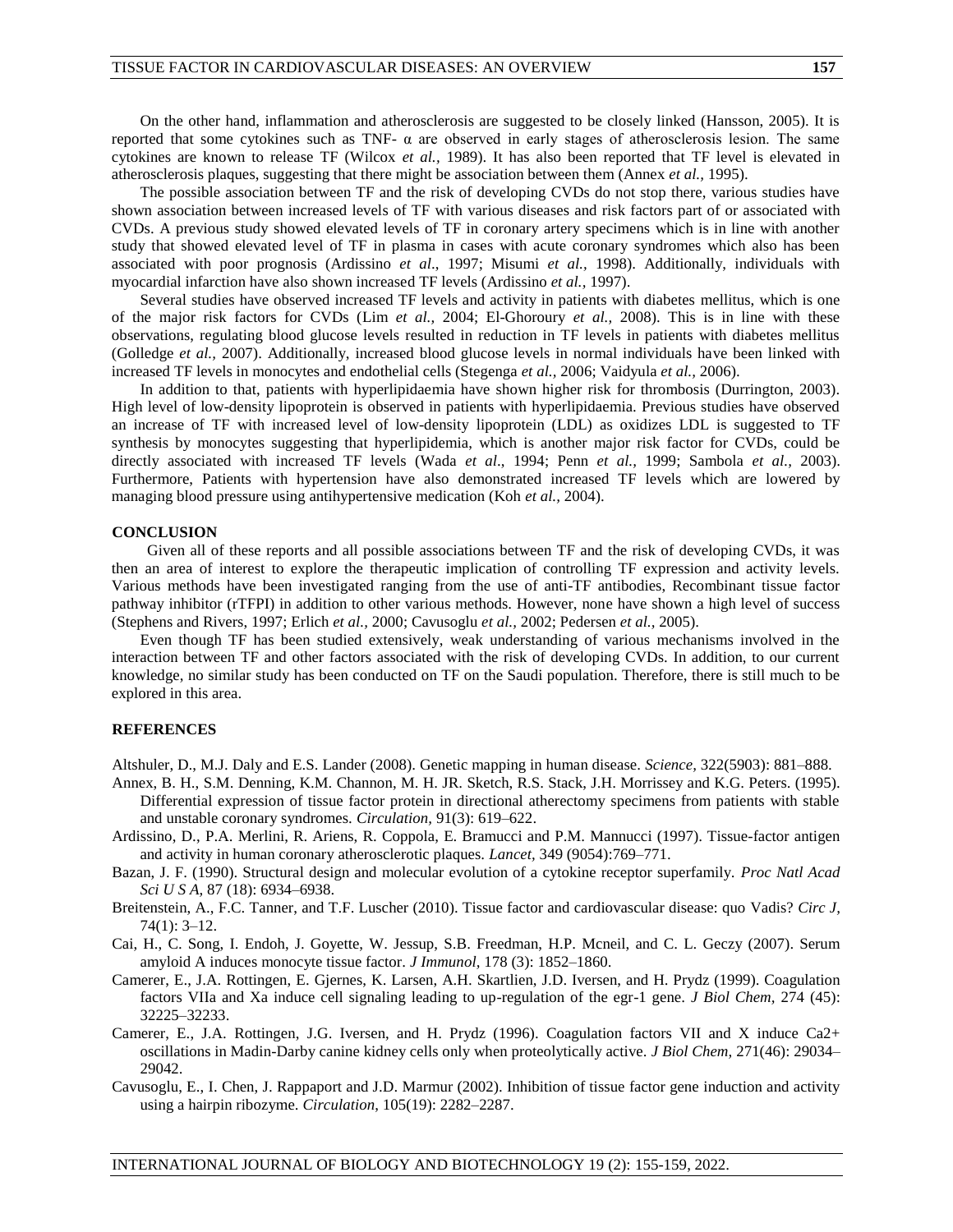- Cermak, J., N.S. Key, R.R. Bach, J. Balla, H.S. Jacob and G.M. Vercellotti (1993). C-reactive protein induces human peripheral blood monocytes to synthesize tissue factor. *Blood,* 82(2): 513–520.
- Day, S. M., J.L. Reeve, B. Pedersen, D.M. Farris, D.D. Myers, M. Im, T.W. Wakefield, N. Mackman and W.P. Fay (2005). Macrovascular thrombosis is driven by tissue factor derived primarily from the blood vessel wall. *Blood,* 105(1): 192–198.

Durrington, P. (2003). Dyslipidaemia*. Lancet,* 362(9385): 717–731.

- El-Ghoroury, E. A., H.G. El-din, M. Abdel-Kader and S. Ragab (2008). Study of factor VII, tissue factor pathway inhibitor and monocyte tissue factor in noninsulin-dependent diabetes mellitus. *Blood Coagul. Fibrinolysis,* 19(1): 7–13.
- Erlich, J. H., E.M. Boyle, J. Labriola, J.C. Kovacich, R. A. Santucci, C. Fearns, E.N. Morgan, W. Yun, T. Luther, O. Kojikawa, T.R. Martin, T.H. Pohlman, E.D. Verrier and N. Mackman (2000). Inhibition of the tissue factorthrombin pathway limits infarct size after myocardial ischemia-reperfusion injury by reducing inflammation. *Am J Pathol,* 157(6): 1849–1862.
- Gailani, D. and T. Renne (2007). Intrinsic pathway of coagulation and arterial thrombosis.
- *Arterioscler Thromb Vasc Biol,* 27(12): 2507–2513.
- Golledge, J., S. Mangan and P. Clancy (2007). Effects of peroxisome proliferator-activated receptor ligands in modulating tissue factor and tissue factor pathway inhibitor in acutely symptomatic carotid atheromas*. Stroke,* 38(5): 1501–1508.
- Guha, M. and N. Mackman (2002). The phosphatidylinositol 3-kinase-Akt pathway limits lipopolysaccharide activation of signaling pathways and expression of inflammatory mediators in human monocytic cells. *J Biol Chem,* 277(35): 32124–32132.
- Hansson, G. K. (2005). Inflammation, atherosclerosis, and coronary artery disease. *N Engl J Med,* 352(16): 1685– 1695.
- Hathcock, J. J. and Y. Nemerson. (2004). Platelet deposition inhibits tissue factor activity: in vitro clots are impermeable to factor Xa. *Blood,* 104(1): 123–127.
- Himber, J., C. Wohlgensinger, S. Roux, L.A. Damico, J.T. Fallon, D. Kirchhofer, Y. Nemerson and M.A. Riederer (2003). Inhibition of tissue factor limits the growth of venous thrombus in the rabbit. *J Thromb Haemost,* 1(5): 889–895.
- Holy, E. W., A. Akhmedov, T.F. Luscher and F.C. Tanner (2009). Berberine, a natural lipidlowering drug, exerts prothrombotic effects on vascular cells. *J Mol Cell Cardiol,* 46(2): 234– 240.
- Kathiresan, S. and D. Srivastava (2012). Genetics of human cardiovascular disease. *Cell,* 148(6):1242–1257.
- Koh, K. K., W.J. Chung, J.Y. Ahn, S.H. Han, W.C. Kang, Y.H. Seo, T.H. Ahn, I.S. Choi and E.K. Shin (2004). Angiotensin II type 1 receptor blockers reduce tissue factor activity and plasminogen activator inhibitor type-1 antigen in hypertensive patients: a randomized, double-blind, placebo-controlled study. *Atherosclerosis,* 177(1): 155–160.
- Lehrman, M. A., W.J. Schneider, T.C. Sudhof, M.S. Brown, J.L. Goldstein and D.W. Russell (1985). Mutation in LDL receptor: Alu-Alu recombination deletes exons encoding transmembrane and cytoplasmic domains. *Science,* 227(4683): 140–146.
- Lim, H. S., A.D. Blann and G.Y. Lip (2004). Soluble CD40 ligand, soluble P-selectin, interleukin-6, and tissue factor in diabetes mellitus: relationships to cardiovascular disease and risk factor intervention*. Circulation,* 109(21): 2524–2528.
- Luyendyk, J. P., G.A. Schabbauer, M. Tencati, T. Holscher, R. Pawlinski and N. Mackman (2008). Genetic analysis of the role of the PI3K-Akt pathway in lipopolysaccharide-induced cytokine and tissue factor gene expression in monocytes/macrophages. *J Immunol,* 180(6): 4218–4226.
- Mackman, N., J. H. Morrissey, B. Fowler and T.S. Edgington (1989). Complete sequence of the human tissue factor gene, a highly regulated cellular receptor that initiates the coagulation protease cascade. *Biochemistry,* 28(4): 1755–1762.
- Maugeri, N., M. Brambilla, M. Camera, A. Carbone, E. Tremoli, M.B. Donati, G. de Gaetano G and C. CERLETTI (2006). Human polymorphonuclear leukocytes produce and express functional tissue factor upon stimulation. *J Thromb Haemost*, 4(6): 1323–1330.
- Mcgill, H. C. JR., C.A. McMahan and S.S. Gidding (2008). Preventing heart disease in the 21st century: implications of the Pathobiological Determinants of Atherosclerosis in Youth (PDAY) study. *Circulation,* 117(9): 1216–1227.
- Misumi, K., H. Ogawa, H. Yasue, H. Soejima, H. Suefuji, K. Nishiyama, K. Takazoe, K. Kugiyama, I. Tsuji, K. Kumeda and S. Nakamura, S. (1998). Comparison of plasma tissue factor levels in unstable and stable angina pectoris. *Am J Cardiol,* 81(1): 22–26.